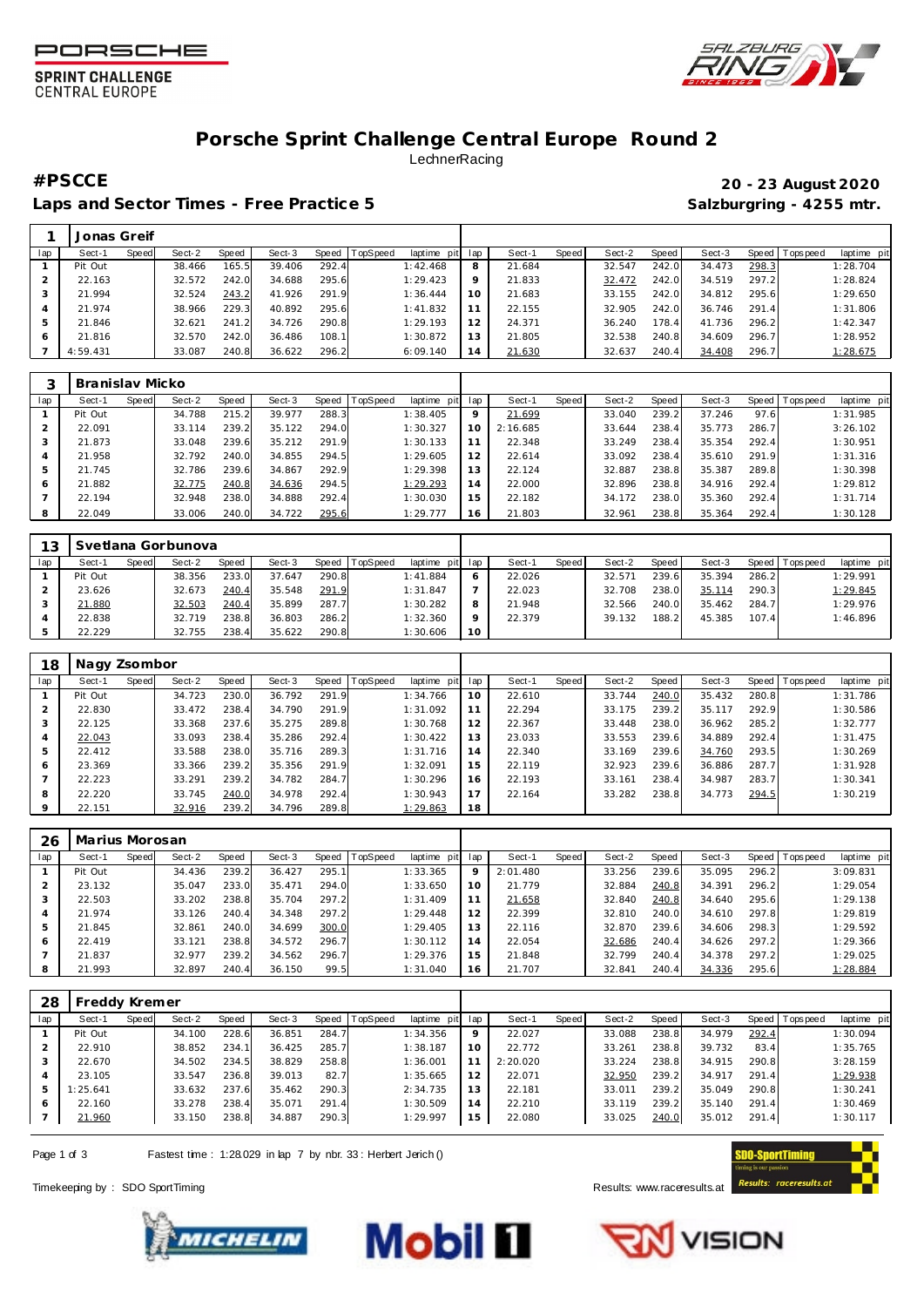



#### **SPRINT CHALLENGE CENTRAL EUROPE**

### **Porsche Sprint Challenge Central Europe Round 2** LechnerRacing

Laps and Sector Times - Free Practice 5 **Salzburgring - 4255 mtr.** And Salzburgring - 4255 mtr.

 21.786 37.862 185.3 42.698 107.6 1:42.346 1:50.371 35.900 231.1 35.336 297.2 3:01.607

**#PSCCE 20 - 23 August 2020**

 21.629 32.610 240.8 34.009 297.8 1:28.248 28.438 39.883 186.8 46.953 96.8 1:55.274

| 8   | 22.065         |       | 33.077 | 239.6 | 34.848 | 291.4 |          | 1:29.990    | 16  |        |              |        |       |        |       |                 |             |
|-----|----------------|-------|--------|-------|--------|-------|----------|-------------|-----|--------|--------------|--------|-------|--------|-------|-----------------|-------------|
| 33  | Herbert Jerich |       |        |       |        |       |          |             |     |        |              |        |       |        |       |                 |             |
| lap | Sect-1         | Speed | Sect-2 | Speed | Sect-3 | Speed | TopSpeed | laptime pit | lap | Sect-1 | <b>Speed</b> | Sect-2 | Speed | Sect-3 |       | Speed Tops peed | laptime pit |
|     | Pit Out        |       | 37.111 | 227.5 | 40.626 | 276.9 |          | 1:46.733    |     | 21.640 |              | 32.541 | 242.0 | 33.848 | 294.5 |                 | 1:28.029    |
| ∠   | 23.104         |       | 34.711 | 194.1 | 35.777 | 297.2 |          | 1:33.592    |     | 22.212 |              | 34.485 | 236.8 | 36.030 | 295.1 |                 | 1:32.727    |
|     | 21.820         |       | 32.813 | 239.6 | 33.899 | 297.2 |          | 1:28.532    |     | 21.744 |              | 32.672 | 240.0 | 34.404 | 295.6 |                 | 1:28.820    |
| 4   | 21.720         |       | 32.600 | 239.2 | 33.957 | 294.0 |          | 1:28.277    | 10  | 21.732 |              | 34.765 | 168.6 | 40.277 | 294.0 |                 | 1:36.774    |

| 47  | Freddy Fast |       |        |       |        |       |                |                 |              |        |       |        |       |        |       |                 |             |
|-----|-------------|-------|--------|-------|--------|-------|----------------|-----------------|--------------|--------|-------|--------|-------|--------|-------|-----------------|-------------|
| lap | Sect-1      | Speed | Sect-2 | Speed | Sect-3 |       | Speed TopSpeed | laptime pit lap |              | Sect-1 | Speed | Sect-2 | Speed | Sect-3 |       | Speed Tops peed | laptime pit |
|     | Pit Out     |       | 34.311 | 227.1 | 35.587 | 289.8 |                | 1:33.492        | <sup>6</sup> | 21.932 |       | 32.826 | 240.8 | 34.128 | 294.0 |                 | 1:28.886    |
|     | 22.576      |       | 33.206 | 240.4 | 35.864 | 288.3 |                | 1:31.646        |              | 21.771 |       | 32.618 | 240.0 | 33.986 | 294.0 |                 | 1:28.375    |
|     | 22.160      |       | 32.777 | 240.8 | 40.346 | 95.1  |                | 1:35.283        | 8            | 22.034 |       | 32.689 | 238.4 | 34.029 | 289.8 |                 | 1:28.752    |
|     | 3:18.650    |       | 33.523 | 238.4 | 34.356 | 292.9 |                | 4:26.529        |              | 21.711 |       | 32.631 | 238.8 | 33.997 | 290.3 |                 | 1:28.339    |
|     | 21.756      |       | 32.829 | 239.6 | 34.067 | 292.4 |                | 1:28.652        | 10           | 21.892 |       | 32.756 | 239.2 | 35.715 | 106.3 |                 | 1:30.363    |

| 63  | Leo Willert |       |        |       |        |       |                |             |     |        |              |        |       |        |       |            |                 |
|-----|-------------|-------|--------|-------|--------|-------|----------------|-------------|-----|--------|--------------|--------|-------|--------|-------|------------|-----------------|
| lap | Sect-1      | Speed | Sect-2 | Speed | Sect-3 |       | Speed TopSpeed | laptime pit | lap | Sect-1 | <b>Speed</b> | Sect-2 | Speed | Sect-3 | Speed | l Topspeed | laptime pit     |
|     | Pit Out     |       | 33.702 | 236.1 | 35.698 | 291.4 |                | 1:32.406    | ь   | 22.455 |              | 33.433 | 236.8 | 35.335 | 294.0 |            | 1:31.223        |
|     | 22.395      |       | 33.352 | 236.5 | 35.251 | 293.5 |                | 1:30.998    | O   | 22.279 |              | 33.013 | 238.0 | 34.789 | 295.1 |            | <u>1:30.081</u> |
|     | 22.362      |       | 33.105 | 237.2 | 35.112 | 292.9 |                | 1:30.579    |     | 27.615 |              | 39.792 | 174.8 | 51.154 | 61.6  |            | 1:58.561        |
|     | 22.253      |       | 33.038 | 237.6 | 35.201 | 292.4 |                | 1:30.492    | 8   |        |              |        |       |        |       |            |                 |

| 80             |         | homas Edl    |        |       |        |       |                 |             |     |        |       |        |       |        |       |                   |             |
|----------------|---------|--------------|--------|-------|--------|-------|-----------------|-------------|-----|--------|-------|--------|-------|--------|-------|-------------------|-------------|
| lap            | Sect-1  | <b>Speed</b> | Sect-2 | Speed | Sect-3 | Speed | <b>TopSpeed</b> | laptime pit | lap | Sect-1 | Speed | Sect-2 | Speed | Sect-3 |       | Speed   Tops peed | laptime pit |
|                | Pit Out |              | 43.748 | 156.9 | 39.565 | 283.7 |                 | 1:50.894    | 10  | 21.973 |       | 32.785 | 239.2 | 34.809 | 291.9 |                   | 1:29.567    |
| $\overline{2}$ | 22.593  |              | 33.220 | 236.8 | 35.958 | 285.7 |                 | 1:31.771    | 11  | 22.064 |       | 32.820 | 240.8 | 35.235 | 292.4 |                   | 1:30.119    |
| 3              | 22.319  |              | 32.871 | 238.0 | 35.249 | 282.7 |                 | 1:30.439    | 12  | 24.242 |       | 37.122 | 210.5 | 35.918 | 292.9 |                   | 1:37.282    |
| 4              | 23.002  |              | 33.231 | 238.0 | 35.423 | 289.3 |                 | 1:31.656    | 13  | 21.832 |       | 32.733 | 214.0 | 39.613 | 294.5 |                   | 1:34.178    |
| 5              | 22.194  |              | 32.811 | 239.2 | 34.944 | 290.8 |                 | 1:29.949    | 14  | 26.956 |       | 42.010 | 179.3 | 37.965 | 289.8 |                   | 1:46.931    |
| 6              | 22.163  |              | 32.912 | 239.2 | 34.958 | 291.9 |                 | 1:30.033    | 15  | 22.103 |       | 32.701 | 239.2 | 34.659 | 294.5 |                   | 1:29.463    |
|                | 22.029  |              | 32.891 | 238.8 | 35.056 | 286.7 |                 | 1:29.976    | 16  | 21.865 |       | 32.753 | 240.0 | 34.586 | 293.5 |                   | 1:29.204    |
| 8              | 22.101  |              | 32.778 | 239.2 | 35.067 | 289.3 |                 | 1:29.946    |     | 21.747 |       | 32.763 | 241.2 | 35.234 | 291.4 |                   | 1:29.744    |
| $\circ$        | 22.159  |              | 32.720 | 239.2 | 35.020 | 294.5 |                 | 1:29.899    | 18  |        |       |        |       |        |       |                   |             |

| 98  | Heinz Halek |       |        |       |        |       |          |             |         |        |       |        |       |        |       |                 |             |
|-----|-------------|-------|--------|-------|--------|-------|----------|-------------|---------|--------|-------|--------|-------|--------|-------|-----------------|-------------|
| lap | Sect-1      | Speed | Sect-2 | Speed | Sect-3 | Speed | TopSpeed | laptime pit | lap     | Sect-1 | Speed | Sect-2 | Speed | Sect-3 |       | Speed Tops peed | laptime pit |
|     | Pit Out     |       | 44.010 | 169.2 | 46.434 | 270.0 |          | 1:57.475    | $\circ$ | 22.014 |       | 32.919 | 236.8 | 35.578 | 287.7 |                 | 1:30.511    |
|     | 24.020      |       | 37.764 | 210.8 | 39.383 | 284.2 |          | 1:41.167    | 10      | 22.518 |       | 34.660 | 215.2 | 36.518 | 288.8 |                 | 1:33.696    |
| 3   | 22.432      |       | 33.099 | 237.2 | 35.348 | 291.4 |          | 1:30.879    | 11      | 24.000 |       | 37.776 | 163.6 | 38.976 | 281.7 |                 | 1:40.752    |
| 4   | 22.178      |       | 33.091 | 236.5 | 35.147 | 289.3 |          | 1:30.416    | 12      | 24.065 |       | 34.630 | 205.1 | 38.019 | 266.9 |                 | 1:36.714    |
| 5   | 22.182      |       | 32.958 | 238.0 | 35.070 | 294.0 |          | 1:30.210    | 13      | 23.338 |       | 33.655 | 223.3 | 37.176 | 277.9 |                 | 1:34.169    |
| 6   | 21.853      |       | 32.744 | 240.0 | 35.083 | 292.4 |          | 1:29.680    | 14      | 23.458 |       | 33.156 | 228.9 | 36.793 | 285.7 |                 | 1:33.407    |
|     | 21.977      |       | 32.823 | 227.8 | 36.669 | 290.8 |          | 1:31.469    | 15      | 22.666 |       | 34.339 | 231.1 | 41.684 | 84.3  |                 | 1:38.689    |
| 8   | 22.287      |       | 32.767 | 238.8 | 35.128 | 293.5 |          | 1:30.182    | 16      |        |       |        |       |        |       |                 |             |

| 99  | Reini Sampl |       |        |       |        |       |                |             |     |        |       |        |       |        |       |           |             |
|-----|-------------|-------|--------|-------|--------|-------|----------------|-------------|-----|--------|-------|--------|-------|--------|-------|-----------|-------------|
| lap | Sect-1      | Speed | Sect-2 | Speed | Sect-3 |       | Speed TopSpeed | laptime pit | lap | Sect-1 | Speed | Sect-2 | Speed | Sect-3 | Speed | Tops peed | laptime pit |
|     | Pit Out     |       | 33.453 | 238.4 | 36.227 | 289.8 |                | 1:35.157    | 9   | 22.267 |       | 33.038 | 239.2 | 34.961 | 288.3 |           | 1:30.266    |
|     | 22.305      |       | 33.002 | 239.6 | 35.830 | 288.8 |                | 1:31.137    | 10  | 22.255 |       | 32.832 | 239.6 | 35.027 | 288.3 |           | 1:30.114    |
| 3   | 22.692      |       | 33.204 | 238.4 | 35.035 | 286.2 |                | 1:30.931    | 11  | 25.415 |       | 38.990 | 223.6 | 35.600 | 256.7 |           | 1:40.005    |
| 4   | 22.561      |       | 32.894 | 238.8 | 34.821 | 289.8 |                | 1:30.276    | 12  | 24.998 |       | 38.116 | 169.2 | 38.670 | 261.7 |           | 1:41.784    |
| 5   | 22.208      |       | 32.824 | 239.2 | 34.978 | 284.2 |                | 1:30.010    | 13  | 25.029 |       | 34.371 | 212.7 | 37.840 | 286.7 |           | 1:37.240    |
| 6   | 22.372      |       | 32.775 | 239.6 | 34.970 | 285.2 |                | 1:30.117    | 14  | 22.797 |       | 34.377 | 224.0 | 37.159 | 288.8 |           | 1:34.333    |
|     | 22.480      |       | 32.800 | 239.6 | 34.711 | 286.7 |                | 1:29.991    | 15  | 22.320 |       | 34.450 | 220.2 | 36.639 | 285.7 |           | 1:33.409    |
| 8   | 22.119      |       | 33.049 | 238.0 | 35.010 | 289.3 |                | 1:30.178    | 16  | 23.402 |       | 33.001 | 238.4 | 34.832 | 291.4 |           | 1:31.235    |

Page 2 of 3 Fastest time : 1:28.029 in lap 7 by nbr. 33 : Herbert Jerich ()

Timekeeping by : SDO SportTiming **Results:**<www.raceresults.at>







**VISION**